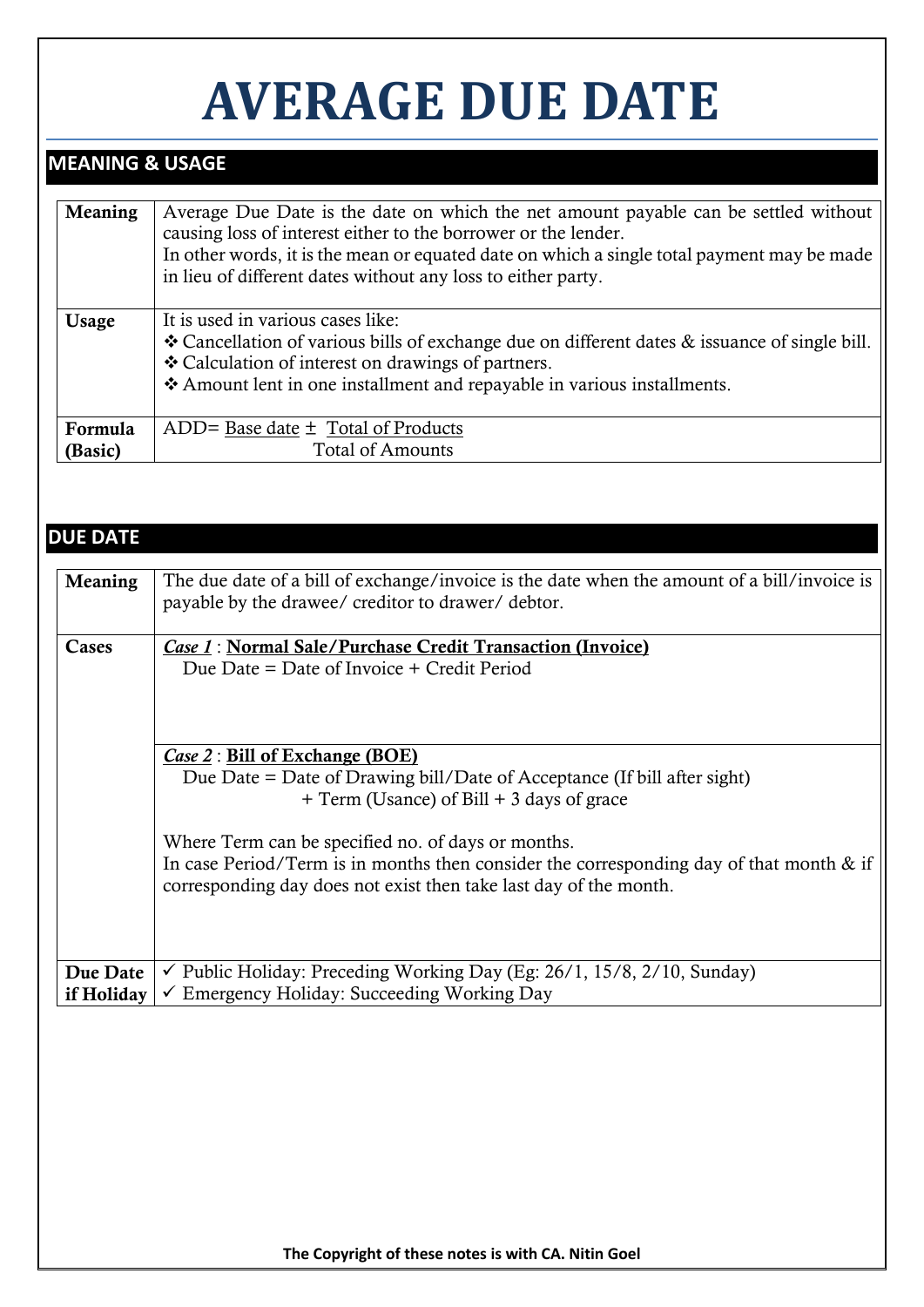# **Problem Type 1: Calculation of Average Due Date where one Party is Involved (Unilateral Transactions)**

# ADD= Base date ± Total of Products

Total of Amounts

ADD= Base date ± Total of [Amount \* No. of days from base date to due date] Total of Amounts

## *Points to be Noted:*

- ➢ Base date may be the due date of first transaction or due date of the last transaction or any other due date but preferably earliest due date may be taken.
- ➢ While ascertaining the number of intervening days (plus or minus) between the base date and the due date of each transaction ignore the first date and include the last day.
- ➢ If amount is paid before due date, rebate/discount is given.
- ➢ If amount is paid after due date, then interest is charged.
- ➢ If no. of days to be added in base date comes in decimals then round off the same..
- $\triangleright$  If question specifies any particular date to be taken as base date then take that date as base date.

## **Ouestion**

A accepted the following bills drawn by B. Interest is charged  $\omega$  18% p.a.

| Date of Bill     | Period   | Amount (Rs.) |
|------------------|----------|--------------|
| $07 - 03 - 2021$ | 4 months | 4.000        |
| $16 - 03 - 2021$ | 3 months | 5,000        |
| $08 - 04 - 2021$ | 5 months | 6,000        |
| $17 - 05 - 2021$ | 3 months | 5,000        |

 $11<sup>th</sup>$  September is a Gazetted holiday and  $10<sup>th</sup>$  July is Emergency holiday

- a) He wants to pay all the bills on a single day. Find out this date.
- b) Find out the amount of Interest & Payment amount if settlement takes place on 30.09.2021
- c) If A wants to save Rs. 157 by way of interest calculate the date on which he has to effect the payment.

**Solution** 

|                                |                                      |                                                    | <b>Bills Receivable</b>            |                                                     |          |  |  |
|--------------------------------|--------------------------------------|----------------------------------------------------|------------------------------------|-----------------------------------------------------|----------|--|--|
| Date of Bill                   | Term                                 | Due date                                           | Amount                             | No. of days from Base date                          | Product  |  |  |
|                                |                                      |                                                    |                                    | (Base date 19 <sup>th</sup> June)                   |          |  |  |
| $07 - 03 - 2021$               | 4 months                             | 11.07.2021                                         | 4,000                              | 22                                                  | 88,000   |  |  |
| $16 - 03 - 2021$               | 3 months                             | 19.06.2021                                         | 5,000                              |                                                     |          |  |  |
| $08 - 04 - 2021$               | 5 months                             | 10.09.2021                                         | 6,000                              | 83                                                  | 4,98,000 |  |  |
| $17 - 05 - 2021$               | 3 months                             | 20.08.2021                                         | 5,000                              | 62                                                  | 3,10,000 |  |  |
|                                |                                      |                                                    | 20,000                             |                                                     | 8,96,000 |  |  |
|                                | Average due date                     |                                                    | $=$ Base date $+$ Total of Product |                                                     |          |  |  |
|                                |                                      |                                                    |                                    | <b>Total of Amount</b>                              |          |  |  |
|                                |                                      |                                                    | $= 19/06/2021 + 8,96,000$          |                                                     |          |  |  |
|                                |                                      |                                                    | 20,000                             |                                                     |          |  |  |
|                                | $= 19/06/2021 + 45$ Days (44.8 days) |                                                    |                                    |                                                     |          |  |  |
|                                | $= 03/08/2021$                       |                                                    |                                    |                                                     |          |  |  |
| On 30th September, 2021.<br>b) |                                      |                                                    |                                    |                                                     |          |  |  |
| $Interest =$                   |                                      | $20,000 \times 18 \times 58 = 572.05$ r/off to 572 |                                    |                                                     |          |  |  |
|                                |                                      | 100 365                                            |                                    |                                                     |          |  |  |
|                                | Total Amount =                       | $20,000 + 572$                                     |                                    |                                                     |          |  |  |
|                                | $=$                                  | 20,572                                             |                                    |                                                     |          |  |  |
|                                |                                      |                                                    |                                    |                                                     |          |  |  |
|                                |                                      |                                                    |                                    | The Copyright of these notes is with CA. Nitin Goel |          |  |  |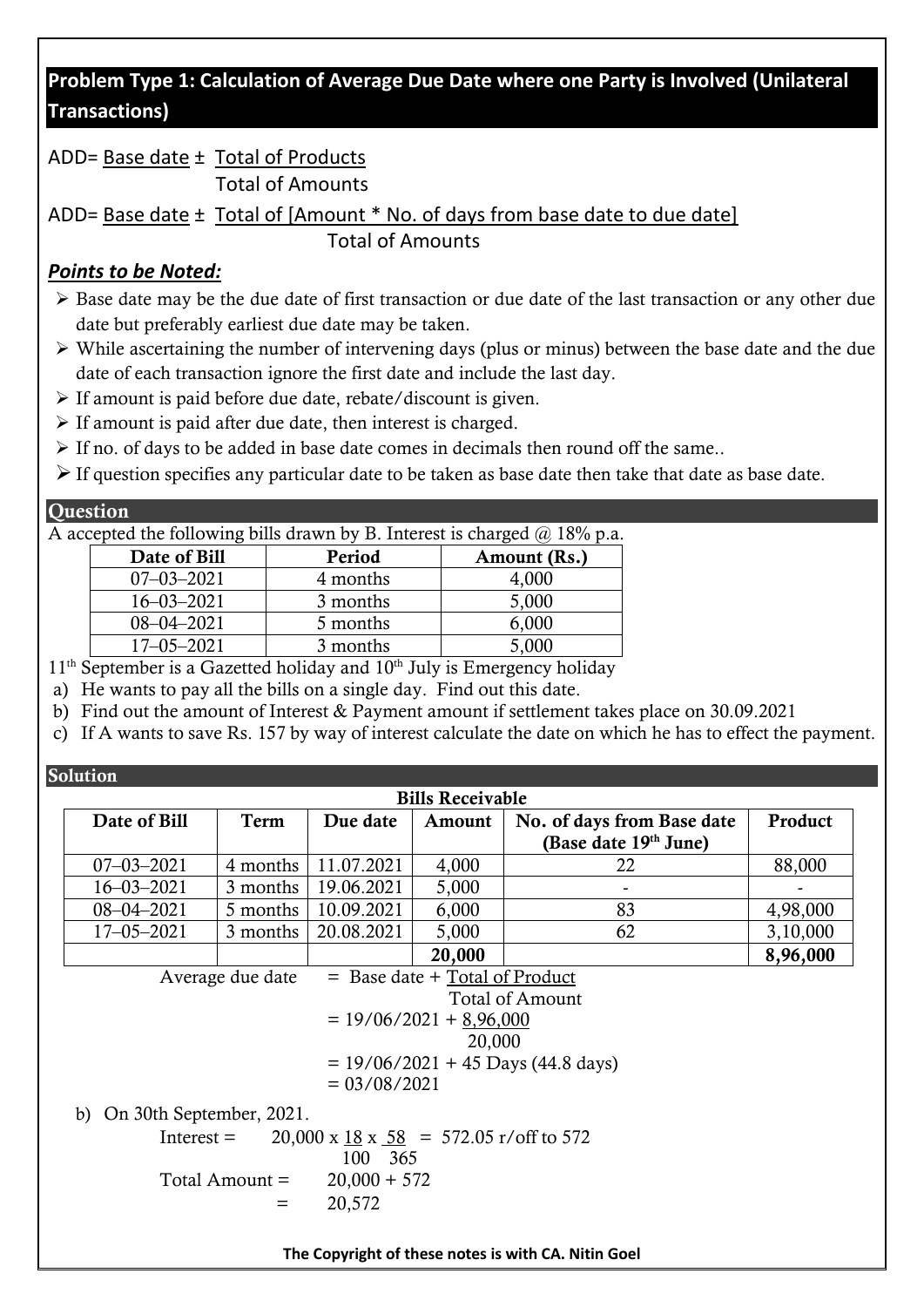c) Saving of Interest of Rs. 157 will happen by making payment early i.e before 03.08.2021

Let no. of days before  $03.08.2021 = X$  days Then  $157 = 20,000 * 18 * X$ . 100 365

 $X = 16$  days

It means to save interest of 157, payment to be made 16 days before 03.08.2021 i.e on 18.07.2021.

# **Problem Type 2 : Calculation of Average Due Date where transactions between 2 parties are Involved (Bilateral Transactions)**

When more than one party is involved i.e. where one party purchases and also sells to other party then in such a case instead of paying gross amount they may go for new amount i.e. Purchase amount and sales amount will be set off and thus we will take difference of amount and produce as Net Amount.

ADD= Base date ± Difference of Products

Difference of Amounts

Base date may be considered as earliest dates of both tables

#### **Ouestion**

Two traders Abhinav and Krishna buy goods from one another, each allowing the other one month's credit. At the end of 3 months, the accounts rendered are as follows:

| Goods sold by Abhinav to Krishna |              |              | Goods sold by Krishna to Abhinav |
|----------------------------------|--------------|--------------|----------------------------------|
| Date                             | Amount (Rs.) | Date         | Amount (Rs.)                     |
| $18th$ April                     | 9,000        | $23rd$ April | 7,800                            |
| $15th$ May                       | 10,500       | $24th$ May   | 7,500                            |
| $16th$ June                      | 12,000       |              |                                  |

Compute date upon which balance should be paid, so that no interest is due either to Abhinav or Krishna.

Solution

### Amount receivable by Abhinav (Sales by Abhinav)

| Date of     | Credit period | Due date | Amount | No. of days from Base date | Product   |
|-------------|---------------|----------|--------|----------------------------|-----------|
| Transaction | (months)      |          |        | (Base date 18th May)       |           |
| 18/4        | l month       | 18/5     | 9,000  | -                          |           |
| 15/5        | month         | 15/6     | 10,500 | 28                         | 2,94,000  |
| 16/6        | month         | 16/7     | 12,000 | 59                         | 7,08,000  |
|             |               |          | 31,500 |                            | 10,02,000 |

#### Amount payable by Abhinav (Purchases by Abhinav)

| Date of     | Credit period | Due date | Amount | No. of days from Base date       | Product  |
|-------------|---------------|----------|--------|----------------------------------|----------|
| Transaction | (months)      |          |        | (Base date 18 <sup>th</sup> May) |          |
| 23/4        | month         | 23/5     | 7,800  |                                  | 39,000   |
| 24/5        | month         | 24/6     | 7,500  |                                  | 2,77,500 |
|             |               |          | 15,300 |                                  | 3,16,500 |

Average due date  $=$  Base date + Difference of Products Difference of Amounts

#### **The Copyright of these notes is with CA. Nitin Goel**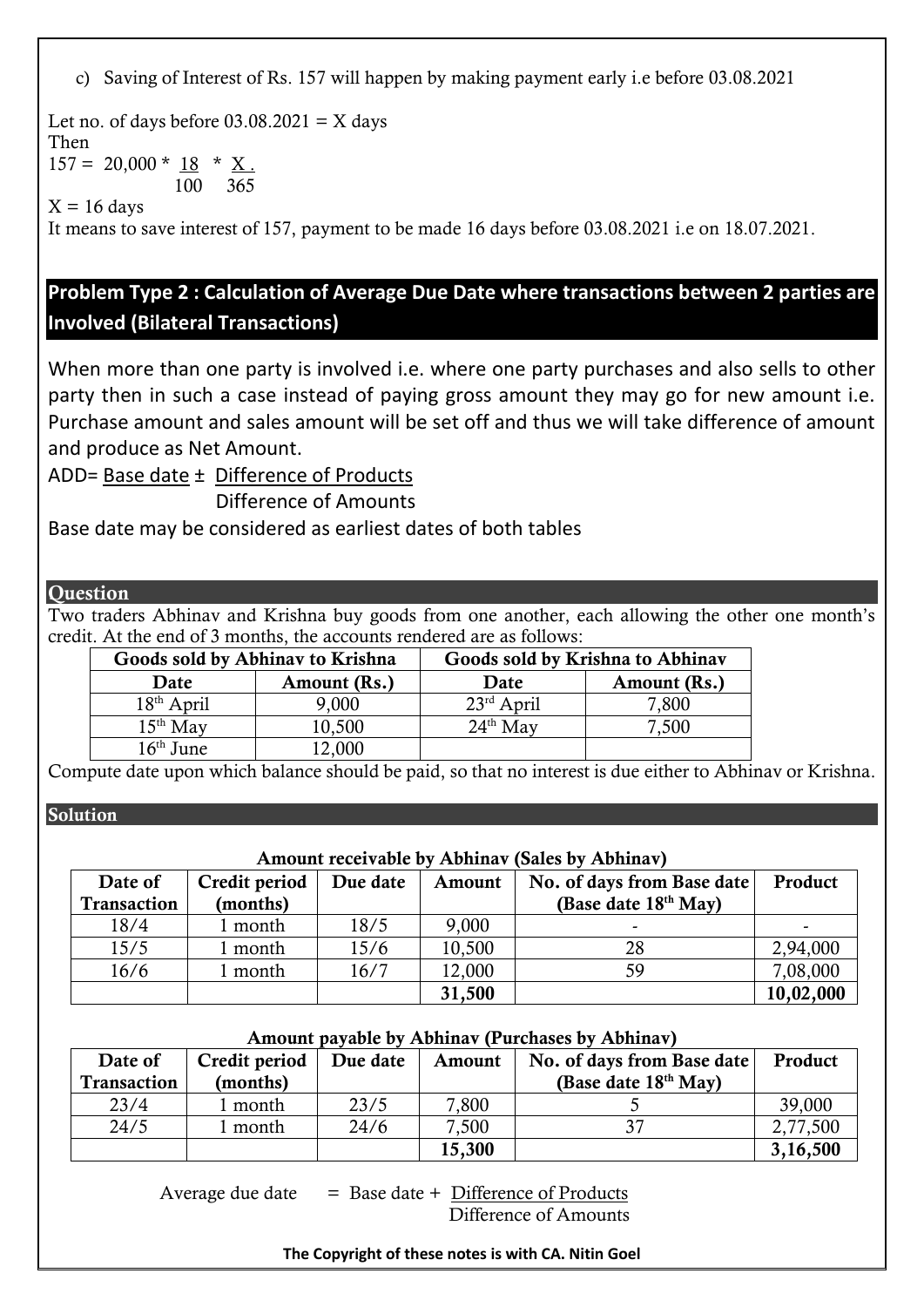$= 18<sup>th</sup>$  May + 10,02,000 – 3,16,500  $31,500 - 15,300$  $= 18^{th}$  May + 6,85,500 16,200  $= 18<sup>th</sup>$  May + 42 days  $= 29<sup>th</sup>$  June

On 29<sup>th</sup> June, Krishna has to pay Abhinav Rs. 16,200 to settle the account.

## **Problem Type 3: Calculation of Average Due Date for determining interest on drawings**

When interest is chargeable on drawings, and drawings are on different dates, interest may be calculated on the basis of Average Due Date of drawings.

In that case rather than calculating interest on each drawing separately, interest can be calculated on total drawings from average due date till the end of period.

ADD= Base date ± Total of Products

Total of Amounts

#### **Ouestion**

Mr. Yash and Mr. Harsh are partners in a firm. They had drawn the following amounts from the firm during the year ended 31.03.2021:

| Date       | Amount (Rs.) | Drawn by  |
|------------|--------------|-----------|
| 01.05.2020 | 75,000       | Mr. Yash  |
| 02.07.2020 | 20,000       | Mr. Yash  |
| 15.08.2020 | 60,000       | Mr. Harsh |
| 31.12.2020 | 50,000       | Mr. Harsh |
| 04.03.2021 | 75,000       | Mr. Harsh |
| 31.03.2021 | 15,000       | Mr. Yash  |

Interest is charged  $\omega$  10% p.a. on all drawings. Calculate interest chargeable from each partner by using Average due date system. (Consider 1st May as base date)

Solution

a) Mr. Yash

| . |            |          |                                                      |           |
|---|------------|----------|------------------------------------------------------|-----------|
|   | Dates      | Amount   | No. of days from Base date<br>(Base date 01.05.2020) | Product   |
|   | 01.05.2020 | 75,000   |                                                      |           |
|   | 02.07.2020 | 20,000   | 62                                                   | 12,40,000 |
|   | 31.03.2021 | 15,000   | 334                                                  | 50,10,000 |
|   |            | 1,10,000 |                                                      | 62,50,000 |

Average due date  $=$  Base date  $+$  Total of Product Total of Amount

> $= 01.05.2020 + 62.50,000$  1,10,000  $= 01.05.2020 + 57$  Days  $= 27.06.2020$

Thus, interest is chargeable for Yash from 27th June to March 31 i.e. 277 days Interest =  $1,10,000 \times 10 \times 277 = 8,348$ 100 365

**The Copyright of these notes is with CA. Nitin Goel**